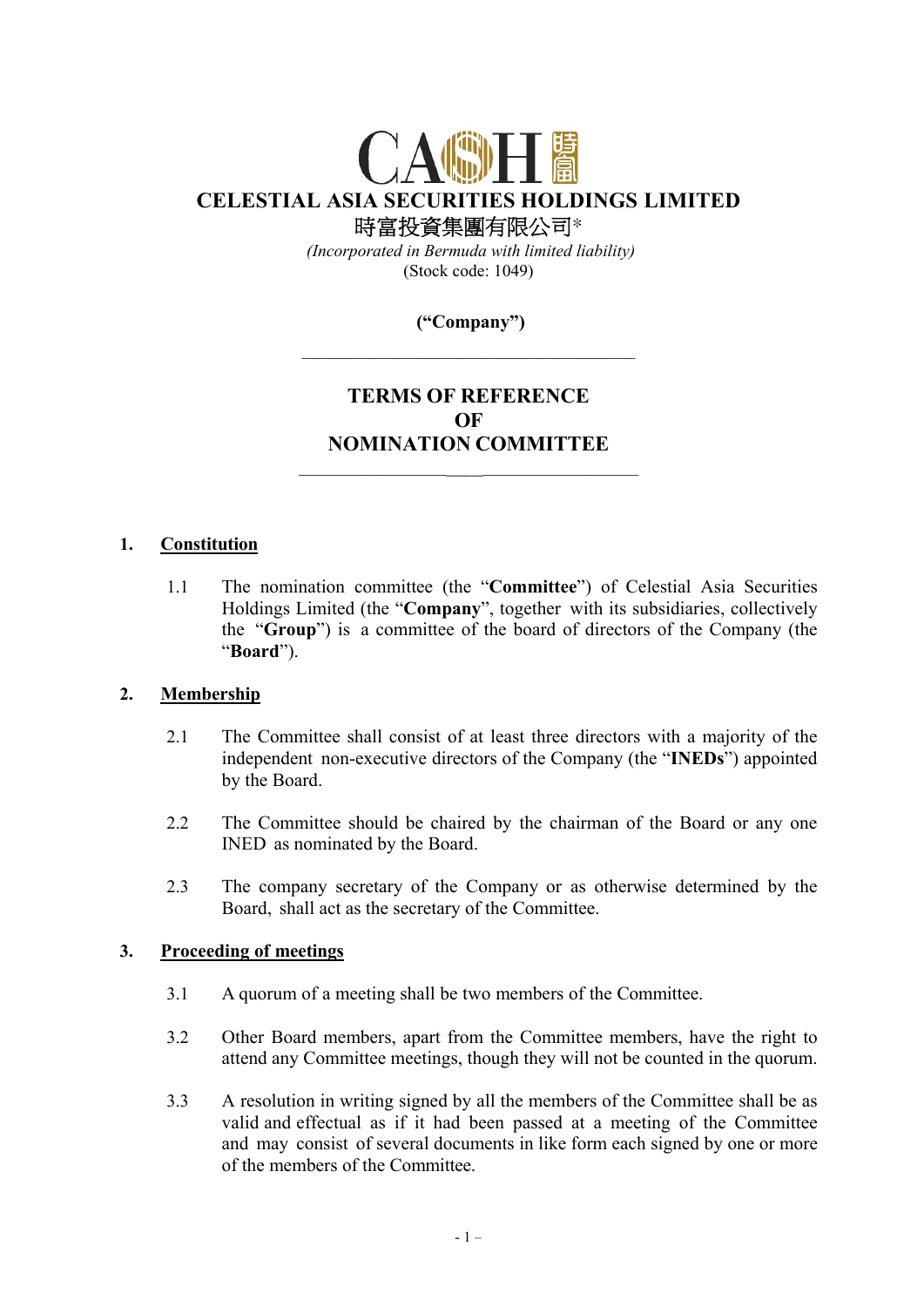3.4 Proceedings of meetings of the Committee shall be governed by the provisions of the bye-laws of the Company.

## **4. Frequency of meetings**

4.1 The Committee shall meet at least once every year and the Committee members may call any meetings at any time when necessary.

### **5. Authority**

The Committee is authorised by the Board:

- 5.1 to seek any necessary information which is within the Committee's scope of duties from the employees;
- 5.2 to obtain sufficient resources to discharge its duties, including the resources for seeking independent professional advice, and to secure the attendance of outsiders with relevant experience and expertise if it considers necessary;
- 5.3 to determine the policy for the nomination of directors of the Company;
- 5.4 to delegate its authority and duties to sub-committees, or individual members of the Committee, as it deems appropriate;
- 5.5 to do any such things to enable the Committee to discharge its authority and duties conferred on it by the Board; and
- 5.6 to conform to any requirement, direction, and regulation that may from time to time be prescribed by the Board or contained in the constitution of the Company or imposed by legislation.

# **6. Duties, roles and functions**

- 6.1 The duties of the Committee is:
- (a) to review the structure, size, composition and diversity (including without limitation, gender, age, cultural and educational background, ethnicity, professional experience, skills, knowledge, independence and length of service) of the Board at least annually and make recommendations to the Board on any proposed changes to complement the Company's corporate strategy;
- (b) to identify and nominate individuals suitably qualified to become Board members and select or make recommendations to the Board on the selection of individuals nominated for directorships. In identifying suitable individuals, the Committee shall consider individuals on merit against the objective criteria, with due regard for the benefits of diversity on the Board;
- (c) to assess the independence of INEDs and review the INEDs' annual confirmations on their independence;